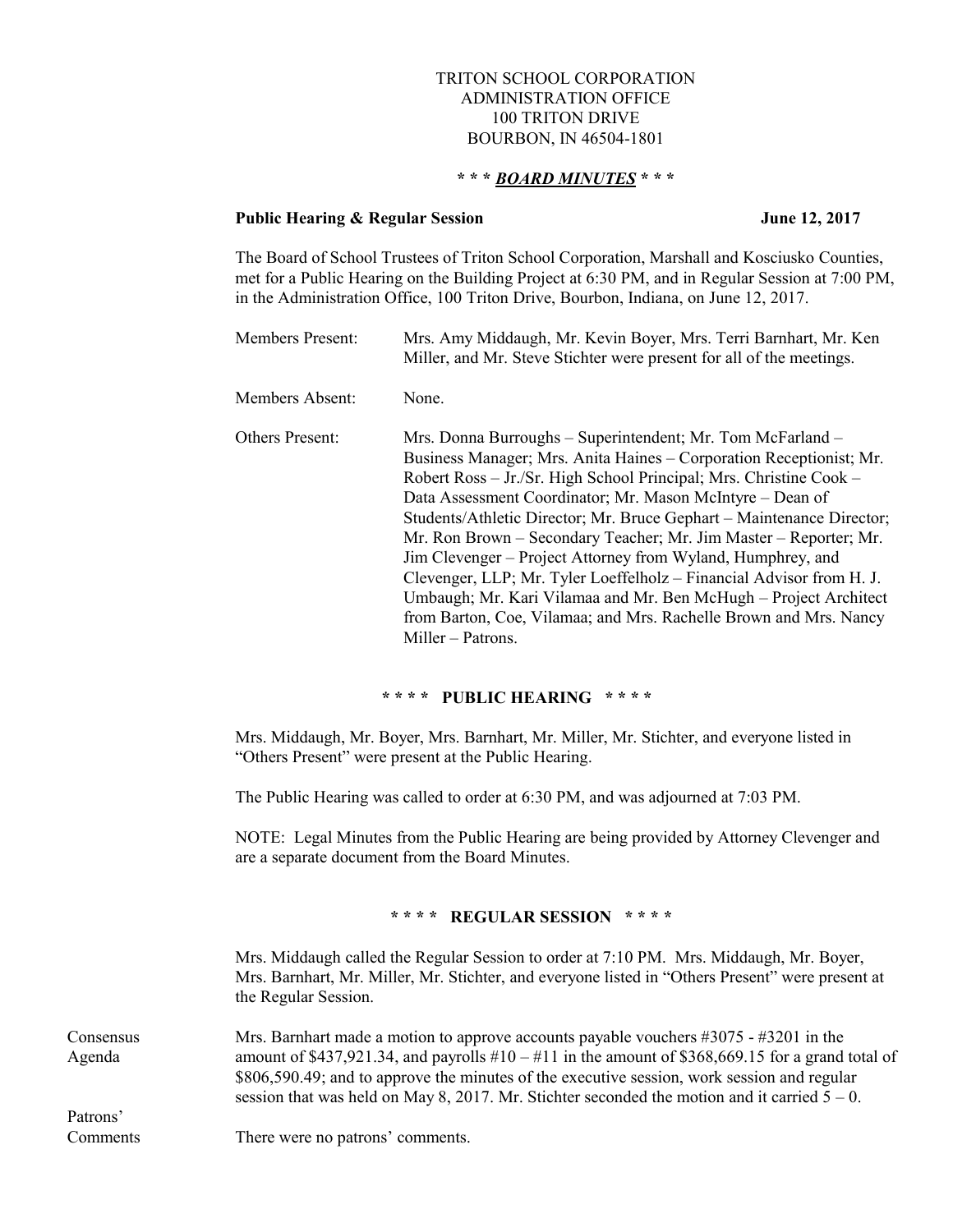| Personnel                | Mr. Miller moved to approve Mrs. Burroughs' recommendation as presented for the following<br>personnel items:<br>Hire Ms. Ana Bumbaugh as an Elementary Instructional Assistant,<br>Hire Ms. Tabetha Lisek as an Elementary Instructional Assistant,<br>٠<br>Hire Ms. Holly Sellers as an Elementary Instructional Assistant,<br>$\bullet$<br>Hire Mr. Tony Polite as a full-time Bus Driver,<br>$\bullet$<br>Transfer Ms. Julie Whitehurst from a part-time Dishwasher position to a full-time Cook<br>$\bullet$<br>position in the Elementary Cafeteria,<br>Hire Mrs. Sheryl Hochstetler as the Speech Pathologist,<br>٠<br>Accept the resignation of Mrs. Ruth Kreft from her part-time position in the High School<br>Cafeteria,<br>Accept the resignation of Mrs. Haley Young as an Instructional Assistant at the Jr./Sr.<br>High School,<br>Accept the resignation of Ms. Erin Feldman as the Sixth Grade Girls' Basketball Coach<br>and as the Sixth Grade Volleyball Coach, and<br>Hire Ms. Allyson Brown as the Junior High Softball Coach,<br>Mr. Stichter seconded the motion and it carried unanimously. |
|--------------------------|-----------------------------------------------------------------------------------------------------------------------------------------------------------------------------------------------------------------------------------------------------------------------------------------------------------------------------------------------------------------------------------------------------------------------------------------------------------------------------------------------------------------------------------------------------------------------------------------------------------------------------------------------------------------------------------------------------------------------------------------------------------------------------------------------------------------------------------------------------------------------------------------------------------------------------------------------------------------------------------------------------------------------------------------------------------------------------------------------------------------------|
|                          | Mr. Boyer made a motion to approve Mrs. Burroughs' recommendation to remove the CDL<br>physical reimbursement from the Classified Employee Handbook. This was followed by a<br>second from Mrs. Barnhart and the motion carried $5 - 0$ .<br>Following Mrs. Burroughs' recommendation, Mr. Miller made a motion to approve paying an<br>annual stipend in the amount of \$200.00 to all full-time and substitute bus drivers. Mrs.                                                                                                                                                                                                                                                                                                                                                                                                                                                                                                                                                                                                                                                                                    |
| Other<br><b>Business</b> | Barnhart seconded the motion and it carried unanimously.<br>Mr. Stichter moved, Mr. Miller seconded, and the motion carried $5 - 0$ , to approve the following<br>quotes:<br>National Asphalt Solutions in the amount of \$12,732.10 to seal and fill cracks in areas<br>and drives around the Jr./Sr. High School and Elementary including the playground;<br>Adams' Water Conditioning, Inc., (Culligan) in the amount of \$10,489.00 for a new<br>٠<br>water softener at the Elementary; and<br>• Nevco in the amount of \$21,253.59 for a football field scoreboard.<br>Mr. Stichter made a motion to approve the textbook rental fees for the Elementary and Jr./Sr.<br>High School as presented for the 2017-2018 school year. Mrs. Barnhart seconded the motion                                                                                                                                                                                                                                                                                                                                                |
|                          | and it carried unanimously.<br>Subsequent to Mrs. Burroughs' recommendation, Mr. Boyer moved, Mr. Stichter seconded, and<br>the motion carried $5 - 0$ , to approve the following fund raisers for the 2017-2018 school year:<br>Fifth Grade (Camp Amigo): Sell MudLove bracelets during winter basketball<br>concessions and also sell Tupperware during August 2017;<br>Sixth Grade (Medieval Times): Dodo bag sales from August 14 through September<br>22, 2017;<br>Elementary Front Office (field trips, Trojan Pride initiatives, and student activity<br>$\bullet$<br>accounts): Walk-A-Thon during the first full week of October 2017;<br>Elementary Robotics: Quarter paddle auction on September 23, 2017;<br>$\bullet$<br>Junior High and High School Football: Pizza cards during summer and fall 2017;<br><b>Yearbook:</b> Cookie dough sales August $14 - 18$ , 2017;<br>$\bullet$<br>Junior Class: Magazine and candle sales from August through September 2017;                                                                                                                                      |

June 12, 2017 BOARD MINUTES Page 2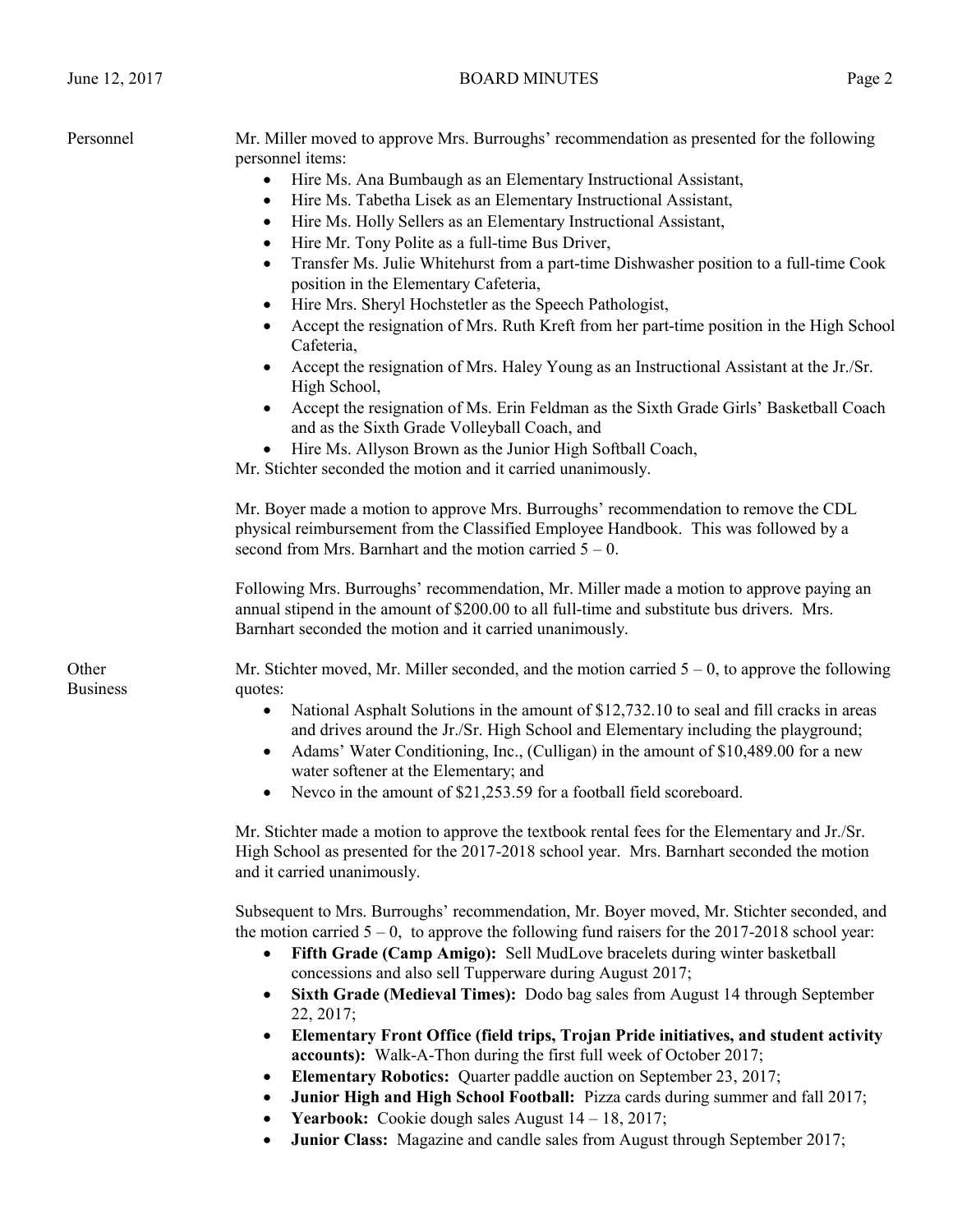**Other** Business (Cont.)

- Art Club: Chicken dinner sales on September 8, 2017; popcorn sales January 29 through February 9, 2018; and scratch-off cards in May 2018;
- **High School Volleyball:** Alumni volleyball game in the fall of 2017;
- **Resource Room:** PJ's for PVC Pals during the fall of 2017;
- **Cheerleaders:** Mini cheer clinic and scratch-off cards during the 2017-2018 football and basketball seasons;
- **Science Club:** Sell fall bulbs in late September 2017;
- **Helping Hands:** Work at the Haunted Jail in Columbia City in October 2017;
- **Weights Class:** Lift-A-Thon October 9 13, 2017;
- **Performing Arts:** Cheese and sausage sales October 23 27, 2017;
- **DECA:** Braided pastries October 23 November 3, 2017; and trash bag sales during January 1 – 19, 2018
- **Girls Basketball:** Dodge ball tourney in October/November, 2017;
- **Boys Basketball:** Apparel sales in October/November, 2017;
- **High School Wrestling:** Krispy Kreme sales in October/November 2017;
- **FFA:** Fruit, nuts, and cheesecake sales in November 2017; corn hole boards in the spring 2018; Marshall County Toy Tractor Show in March 2018; and the consignment auction on April 14, 2018;
- **Science Club and Art Club Combined:** Laundry detergent sales during November 6 17, 2017;
- **Senior Class:** Spaghetti supper on December 1, 2017;
- **Junior High Wrestling:** Krispy Kreme sales in late January/February 2018;
- Track Club: Candy sales in April 2018; and
- **Athletic Department:** Golf scramble on May 19, 2018.

Mrs. Burroughs and Mr. McFarland explained that excess funds in the amount of \$12,162.15 are remaining in the Retirement/Severance Bond Debt Service Fund which is now a "dormant fund" as the Retirement/Severance Bond is paid off and all obligations to retirees have been met. The Indiana State Board of Accounts has determined that excess balances in dormant funds can be transferred to the general fund or the rainy day fund. Mr. Stichter made a motion to transfer excess funds in the amount of \$12,162.15 from the now dormant, Retirement/Severance Bond Debt Service Fund to the Rainy Day Fund. Mr. Boyer seconded the motion and it carried unanimously.

Report

Superintendent's Mrs. Burroughs expressed her appreciation to everyone for a great school year.

Mrs. Burroughs identified how each of the core values have been met since the previous Board meeting in May.

Continuous Improvement: The Board Retreat was held on June 9<sup>th</sup> at Christo's Banquet Center in Plymouth. The Board and Superintendent formulated new goals for the 2017-2018 school year.

**High Expectations:** Mrs. Burroughs commented on a fabulous school year and was excited to report that 87% of our students in Kindergarten through grade 12 are reading at grade level!

**Shared Leadership:** Hiring committees are being utilized to decide upon new employees to be hired for the 2017-2018 school year.

**Social Responsibility:** The summer meal program is funded by the State and is being administered only for students that are enrolled in summer school this year. The summer meal program grant was originally submitted to service all Triton students, but unfortunately it was not approved.